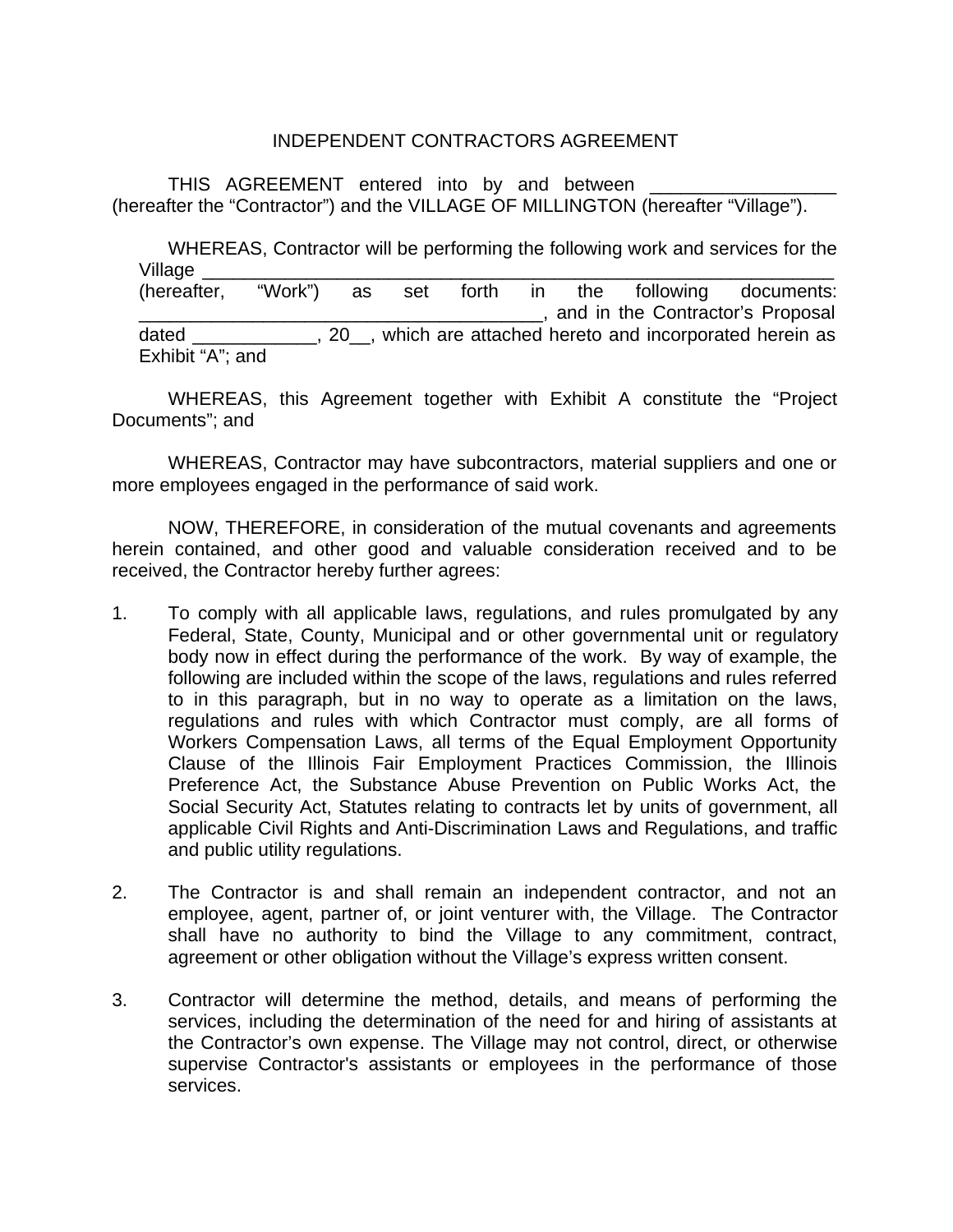- 4. To the fullest extent permitted by law, to waive any and all rights of contribution against the Village and to indemnify and hold harmless the Village and its officers, officials, employees, volunteers and agents from and against all claims, damages, losses and expenses, including, but not limited to, legal fees (attorney's and paralegal's fees, expert fees and court costs) arising out of or resulting from the performance of the Contractor's work, provided that any such claim, damage, loss or expense is attributable to bodily injury, sickness, disease or death, or injury to or destruction of property, other than the work itself, including the loss of use resulting therefrom, or is attributable to misuse or improper use of trademark or copyright protected material or otherwise protected intellectual property, to the extent it is caused in whole or in part by any wrongful or negligent act or omission of the Contractor, any Subcontractor, anyone directly or indirectly employed by any of them or anyone for whose acts any of them may be liable. Such obligation shall not be construed to negate, abridge or otherwise reduce any other right to indemnity which the Village would otherwise have. The Contractor shall similarly, protect, indemnify and hold and save harmless, the Village, its officers, officials, employee, volunteers and agents against and from any and all claims, costs, causes, actions and expenses, including, but not limited to, legal fees, incurred by reason of Contractor's breach of any of its obligations under, or Contractor's default of any provisions of the Contract. The indemnification obligations under this paragraph shall not be limited in any way by any limitation on the amount or type of damages, compensation, or benefits payable by or for the Contractor or any subcontractor under Workers' Compensation or Disability Benefit Acts or Employee Benefit Acts.
- 5. To keep in force, to the satisfaction of the Village, at all times during the performance of any work referred to above, Workers Compensation and Employer's Liability Insurance, Commercial General Liability Insurance, and Automobile Insurance in at least the type and amounts as follows:
	- 1. Workers' Compensation:

## a. State: Statutory

- b. Applicable Federal (e.g., Longshoremen's): Statutory
- c. Employer's Liability

| \$500,000.00 | Per Accident           |
|--------------|------------------------|
| \$500,000.00 | Disease, Policy Limit  |
| \$500,000.00 | Disease, Each Employee |

- 2. Commercial General Liability:
	- 1. \$2,000,000.00 General Aggregate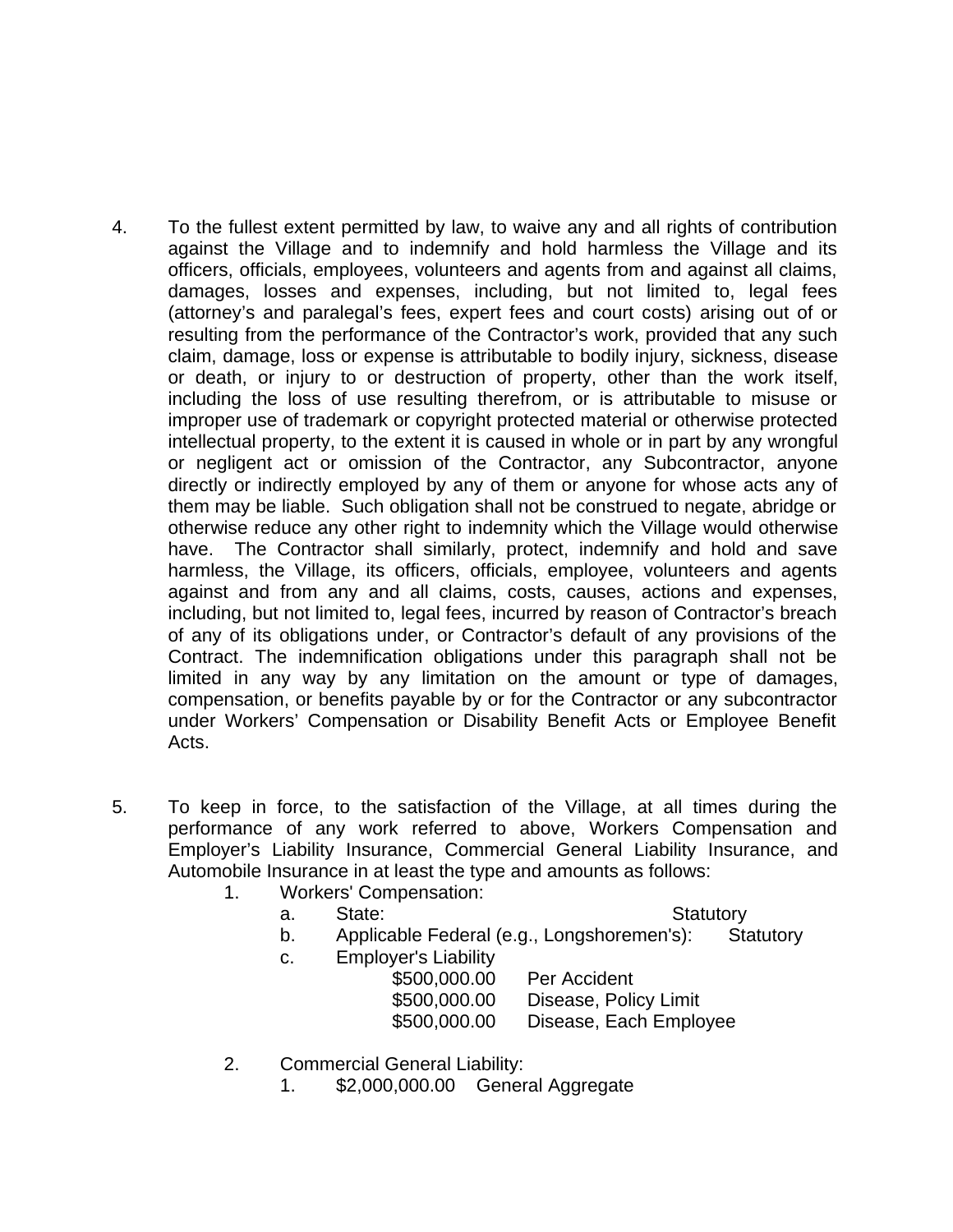- 2. \$1,000,000.00 Products Completed Operations Aggregate
- 3. \$1,000,000.00 Personal and Advertising Injury
- 4. \$1,000,000.00 Each Occurrence
- 5. \$ 50,000.00 Fire Damage (any one fire)
- 6. \$ 5,000.00 Medical Expense (any one person)
- 3. Business Automobile Liability (including owned, non-owned and hired vehicles):
	- a. Bodily Injury: \$1,000,000.00 Per Person \$1,000,000.00 Per Accident b. Property Damage: \$1,000,000.00 Per Occurrence
- 4. Umbrella Excess Liability: \$2,000,000.00 over Primary Insurance
- 6. To have all policies of insurance purchased or maintained in fulfillment hereof name the Village as an additional insured thereunder and the Contractor shall provide Certificates of Insurance and Policy Endorsements evidencing the coverages and the addition of the Village as an insured. No such policy of insurance shall have a deductible or self-insurance retention amount in excess of \$5,000.00 per occurrence. All insurance shall be written on an "occurrence" basis rather than a "claims-made" basis. Failure of Village to demand any certificate, endorsement or other evidence of full compliance with these insurance requirements or failure of Village to identify a deficiency from evidence that is provided shall not be construed as a waiver of Contractor's obligation to maintain such insurance. The Contractor agrees that the obligation to provide the insurance required by these documents is solely its responsibility and that this is a requirement which cannot be waived by any conduct, action, inaction or omission by the Village. Upon request, the Contractor will provide copies of any or all policies of insurance maintained in fulfillment hereof.
- 7. To agree that nothing contained in the insurance requirements of the Contract Documents is to be construed as limiting the liability of the Contractor, the liability of any Subcontractor or any tier or either of their respective insurance carriers. All the insurance required of the Contractor shall state that the coverage afforded to the additional insureds shall be primary insurance of the additional insureds with respect to claims arising out of operations performed by or on their behalf. If the "additional insureds" have other insurance or self-insured coverage which is applicable to the loss, it shall be on an excess or contingent basis.
- 8. To furnish any affidavit or Certificate in connection with the work covered by this agreement as required by law.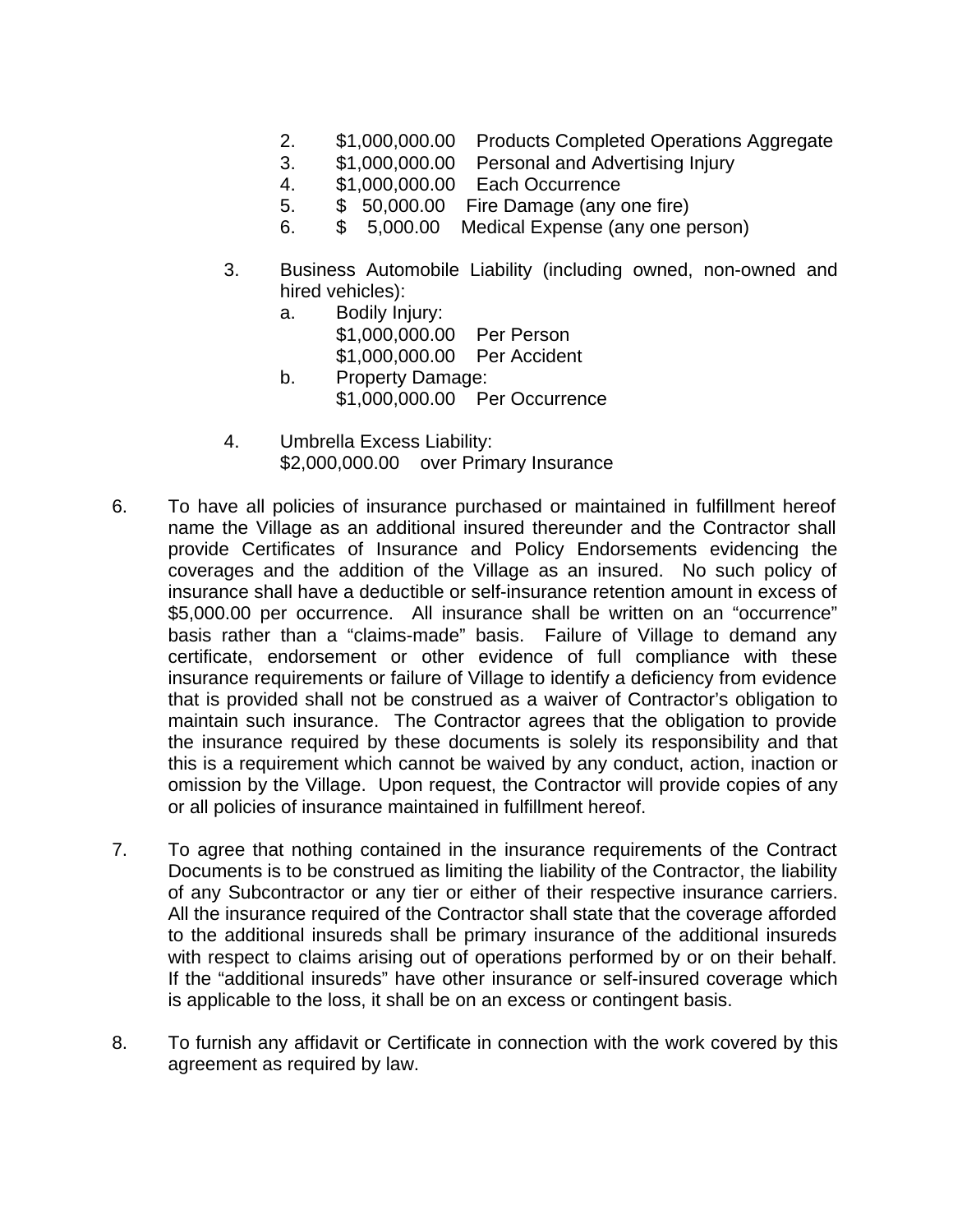- 9. To the extent that the Prevailing Wage Act applies, to pay and require every Subcontractor to pay prevailing wages as established by the Illinois Department of Labor for each craft or type of work needed to execute the contract in accordance with 820 ILCS 130/.01 et seq. Contractor shall prominently post the current schedule of prevailing wages at the Contract site and shall notify immediately in writing all of its Subcontractors, of all changes in the schedule of prevailing wages. Any increases in costs to Contractor due to changes in the prevailing rate of wage during the terms of any contract shall be at the expense of Contractor and not at the expense of the Village. The change order shall be computed using the prevailing wage rates applicable at the time the change order work is scheduled to be performed. Contractor shall be solely responsible to maintain accurate records as required by the Prevailing Wage Act and to obtain and furnish all such certified records to Village as required by Statute (certified payroll or a certified letter setting forth any exemption from application of the Act). Contractor shall be solely liable for paying the difference between prevailing wages and any wages actually received by laborers, workmen and/or mechanics engaged in the Work and in every way defend and indemnify Village against any claims arising under or related to the payment of wages in accordance with the Prevailing Wage Act. The Illinois Department of Labor publishes the prevailing wage rates on its website at http://www.state.il.us/village/idol/rates/rates.HTM. The Department revises the prevailing wage rates and the Contractor/subcontractor has an obligation to check the Department's web site for revisions to prevailing wage rates. For information regarding current prevailing wage rates, please refer to the Illinois Department of Labor's website.
- 10. Where the Contract Sum for repairs equals or exceeds \$50,000, the Contractor, before commencing the Work, shall furnish a Performance Bond and a Labor and Material Payment Bond. The Performance Bond shall be in an amount equal to 100% of the full amount of the Contract Sum as security for the faithful performance of the obligation of the Contract Documents, and the Labor and Material Payment Bond shall be in an amount equal to 100% of the full amount of the Contract Sum as security for the payment of all persons performing labor and furnishing materials in connection with the Contract Documents.
- 11. Contractor agrees to maintain, without charge to the Village, all records and documents for projects of the Village in compliance with the Freedom of Information Act, 5 ILCS 140/1 et seq. In addition, Contractor shall produce records which are responsive to a request received by the Village under the Freedom of Information Act so that the Village may provide records to those requesting them within the time frames required. If additional time is necessary to compile records in response to a request, then Contractor shall so notify the Village and if possible, the Village shall request an extension so as to comply with the Act. In the event that the Village is found to have not complied with the Freedom of Information Act due to Contractor's failure to produce documents or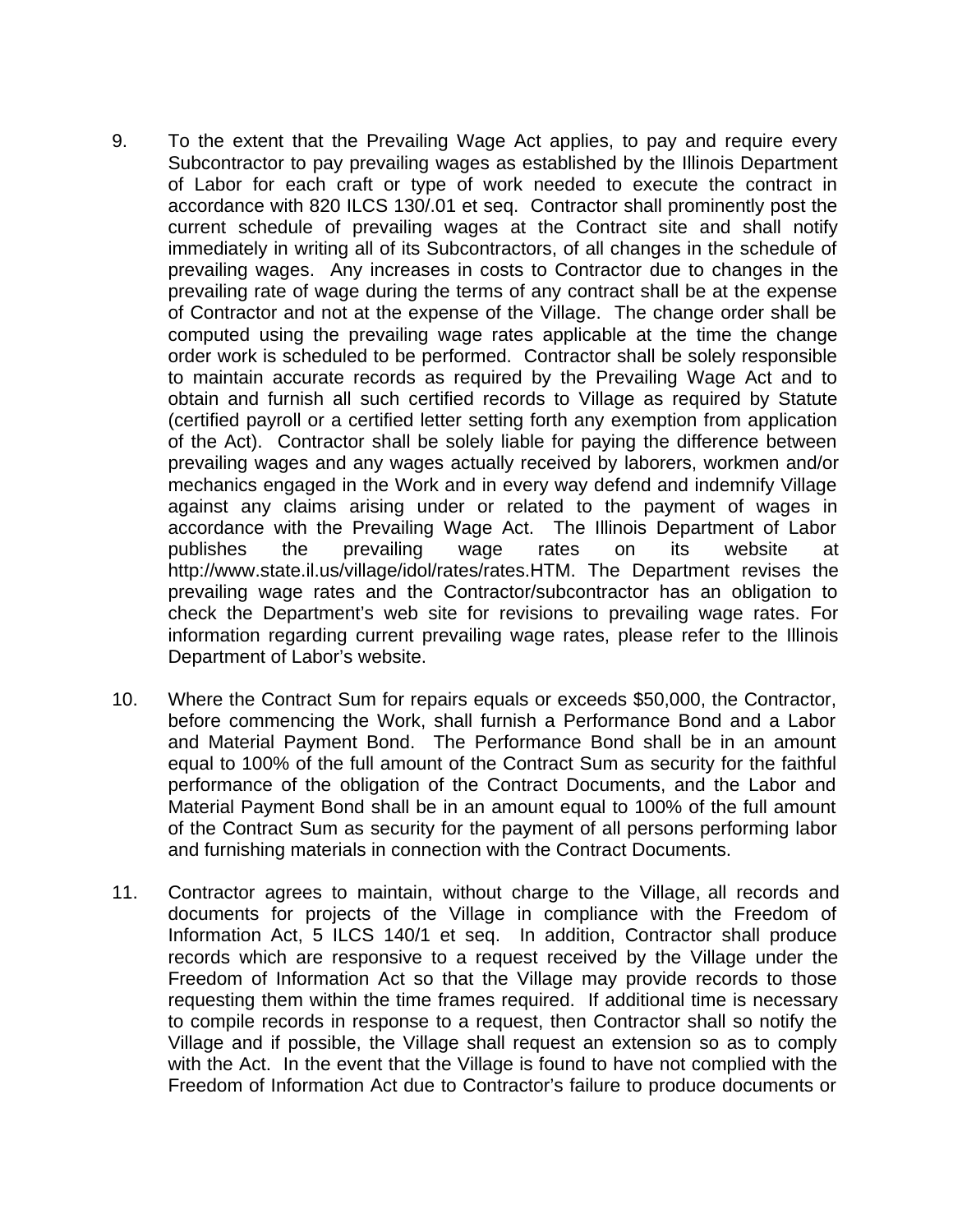otherwise appropriately respond to a request under the Act, then Contractor shall indemnify and hold the Village harmless, and pay all amounts determined to be due including but not limited to fines, costs, attorneys' fees and penalties.

/SIGNATURE PAGE TO FOLLOW/